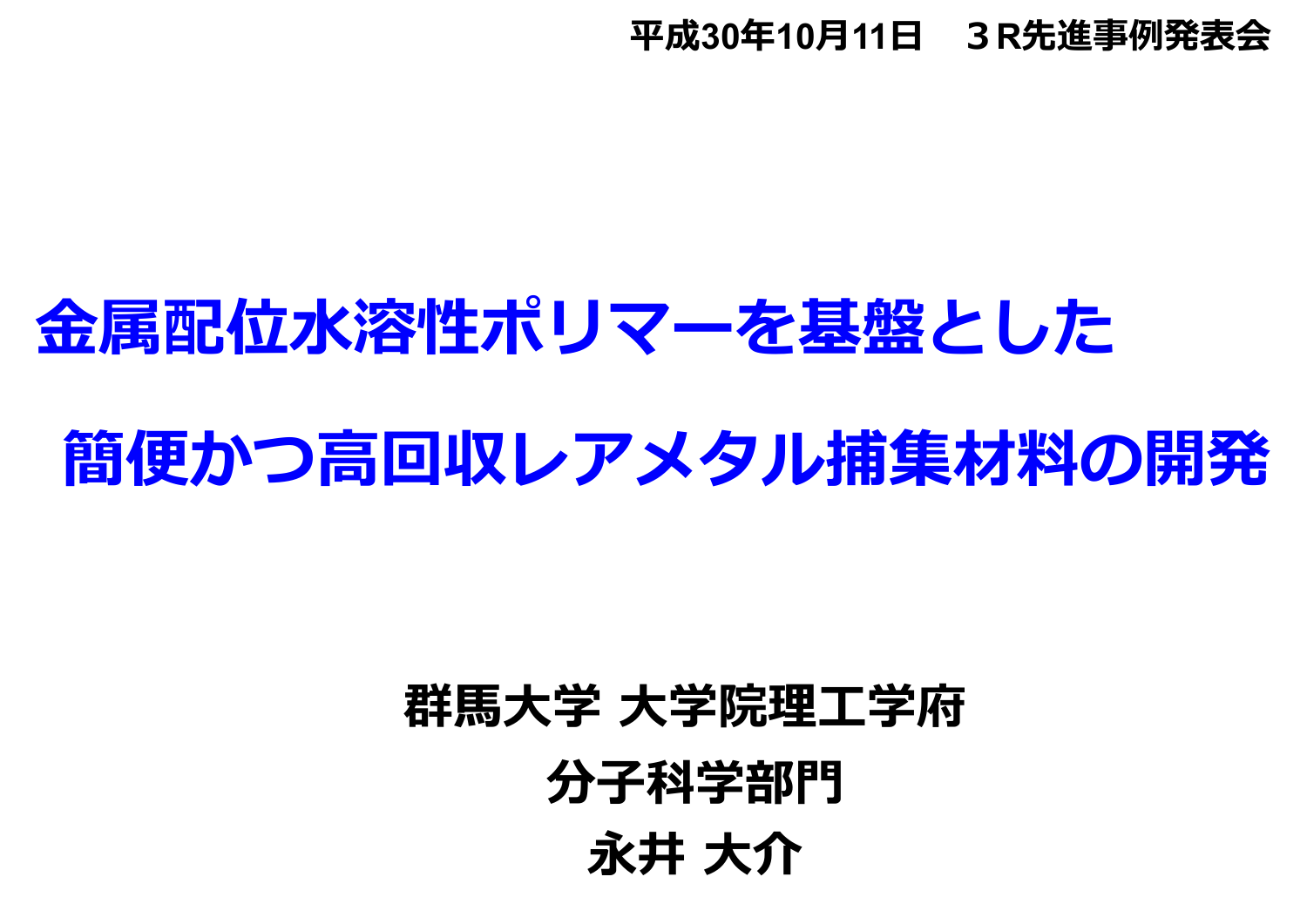

#### **レアメタルとは・・・**

- ・地球上の存在量が<mark>稀(レア)</mark>な金属
- **・携帯電話・エコカーなどのハイテク製品** には欠かせない重要な金属
- **・⾼価格**



#### **Hard and Soft Acids and Bases (HSAB)則**



Nagai et al., *Journal of Network Polymer, Japan* **2010**, *31*, 277.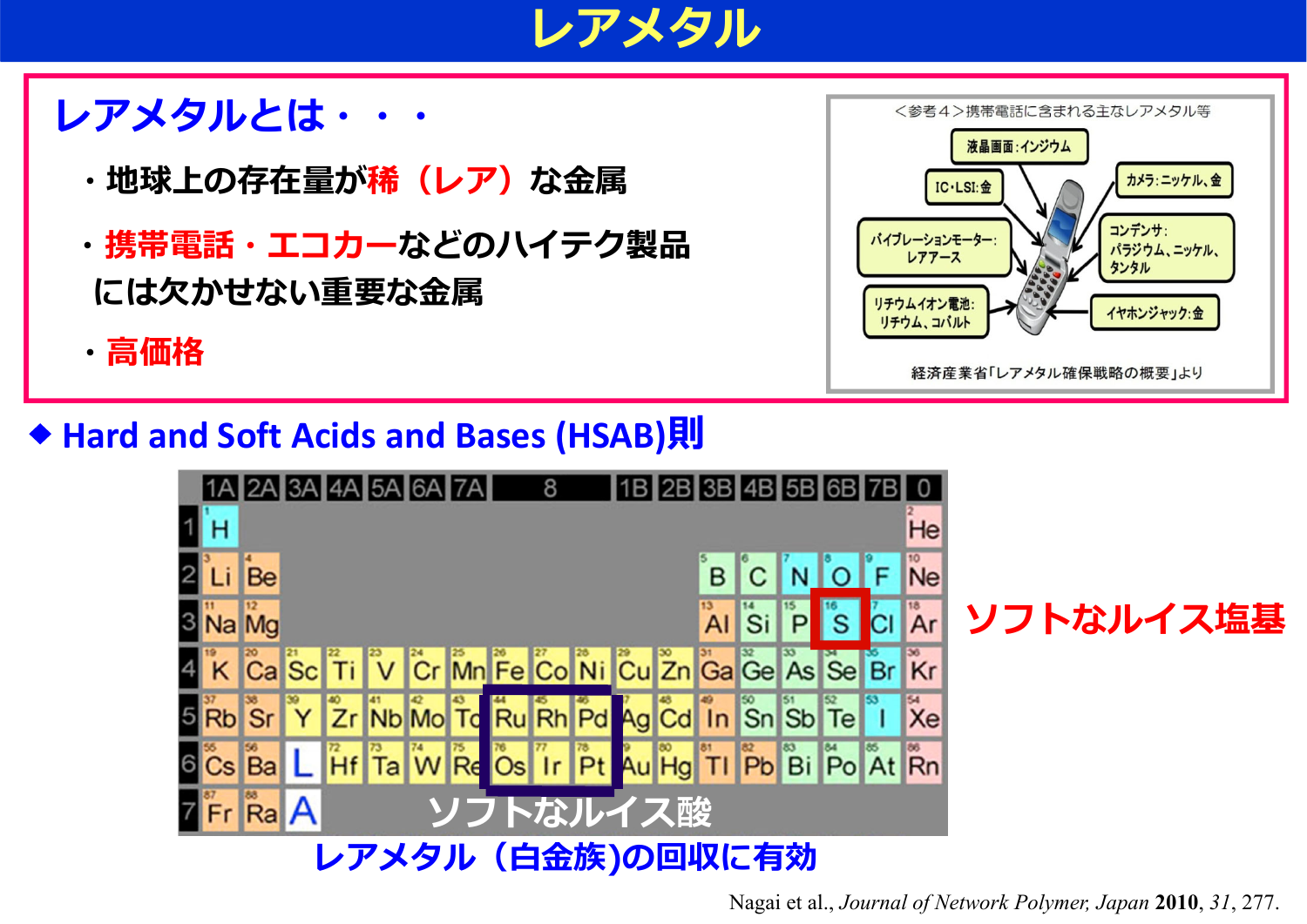## **ポリマーによるレアメタル吸着** <sup>1</sup>

#### ◆ ポリマーによるレアメタル吸着





COOH

◆含硫黄ポリマーによるPd(II)イオンの吸着



 $M = Pd$ <sup>II</sup>,  $Pt^{\text{IV}}$ ,  $Au^{\text{III}}$ 

**ポリマーが水溶液に溶解しな いため、飛躍的な捕集量増加 は困難**

COOH

Nagai et al., *J. Polym. Sci. Part A: Polym. Chem.* **2010,** *48*, 845. Nagai et al., *J. Polym. Sci. Part A: Polym. Chem.* **2010,** *48*, 845. Nagai et al., *Ind. Eng. Chem. Res.* **2010,** *48*, 845.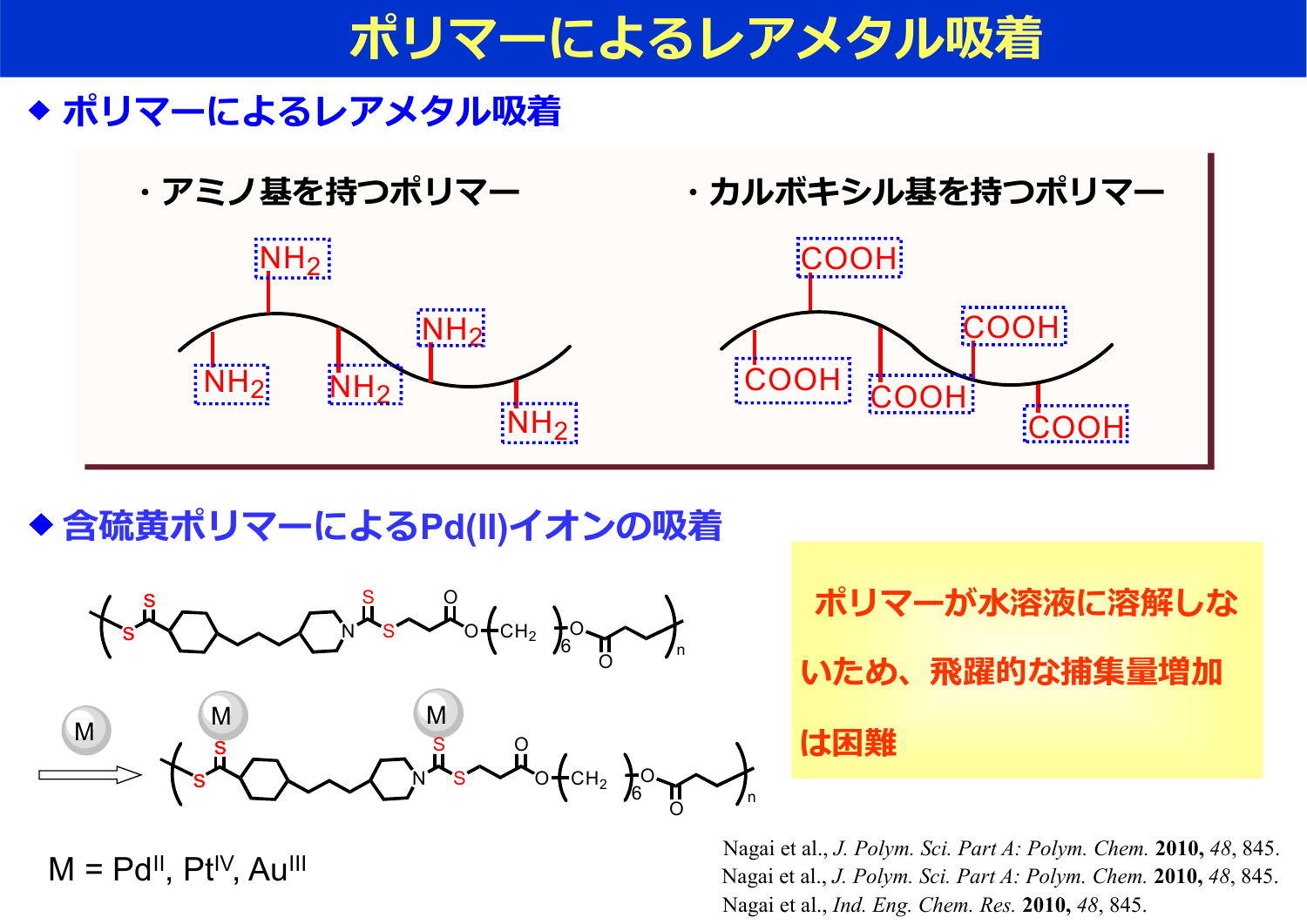## **⾼回収レアメタル捕集ポリマーの開発**



#### **効率よくレアメタルを回収し、簡便に分離可能**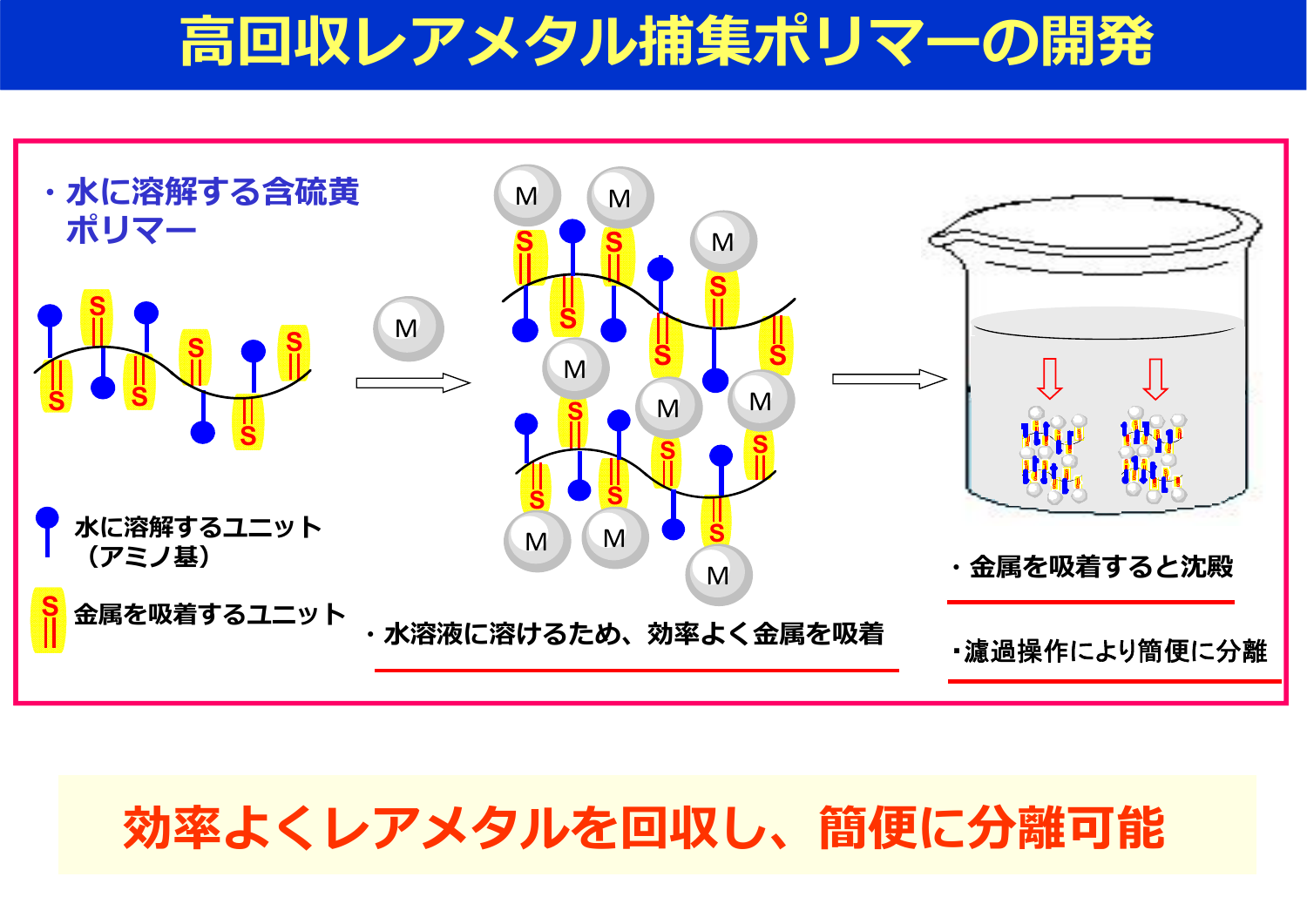## **⾼回収レアメタル捕集ポリマーの開発**





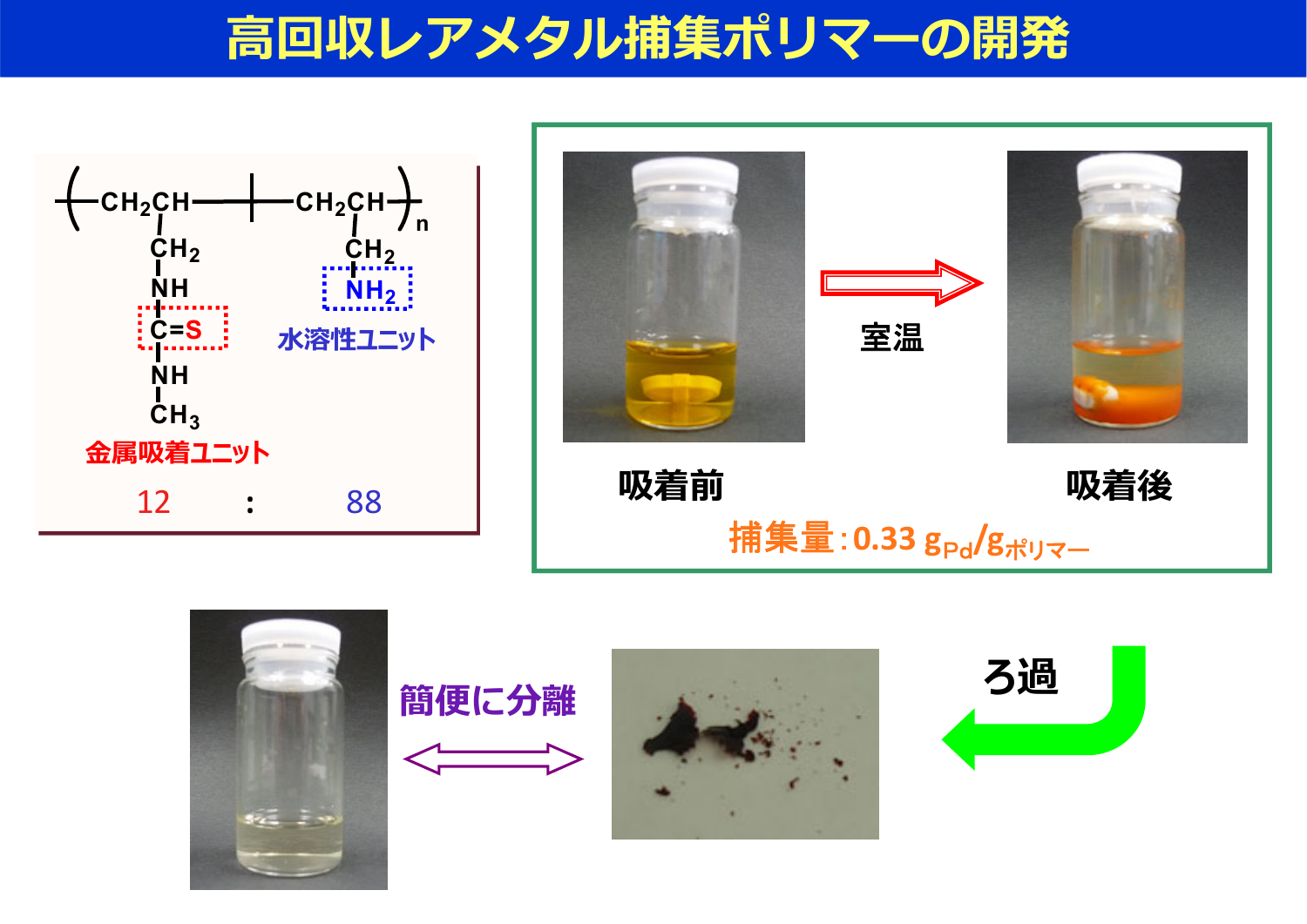### 金属吸着水溶性ポリマーのPd(II)捕集速度

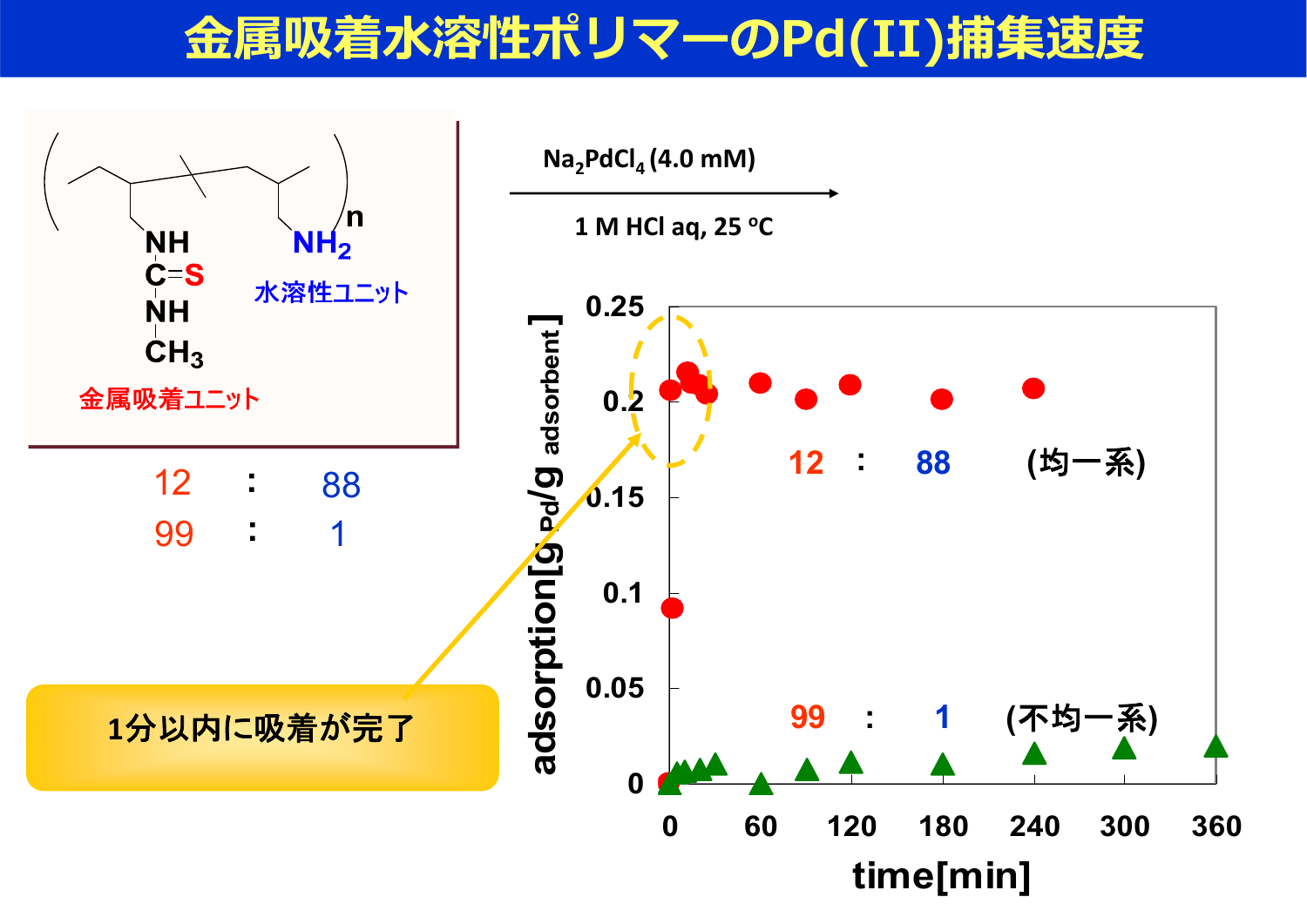## **Pd(II)捕集における濃度効果**

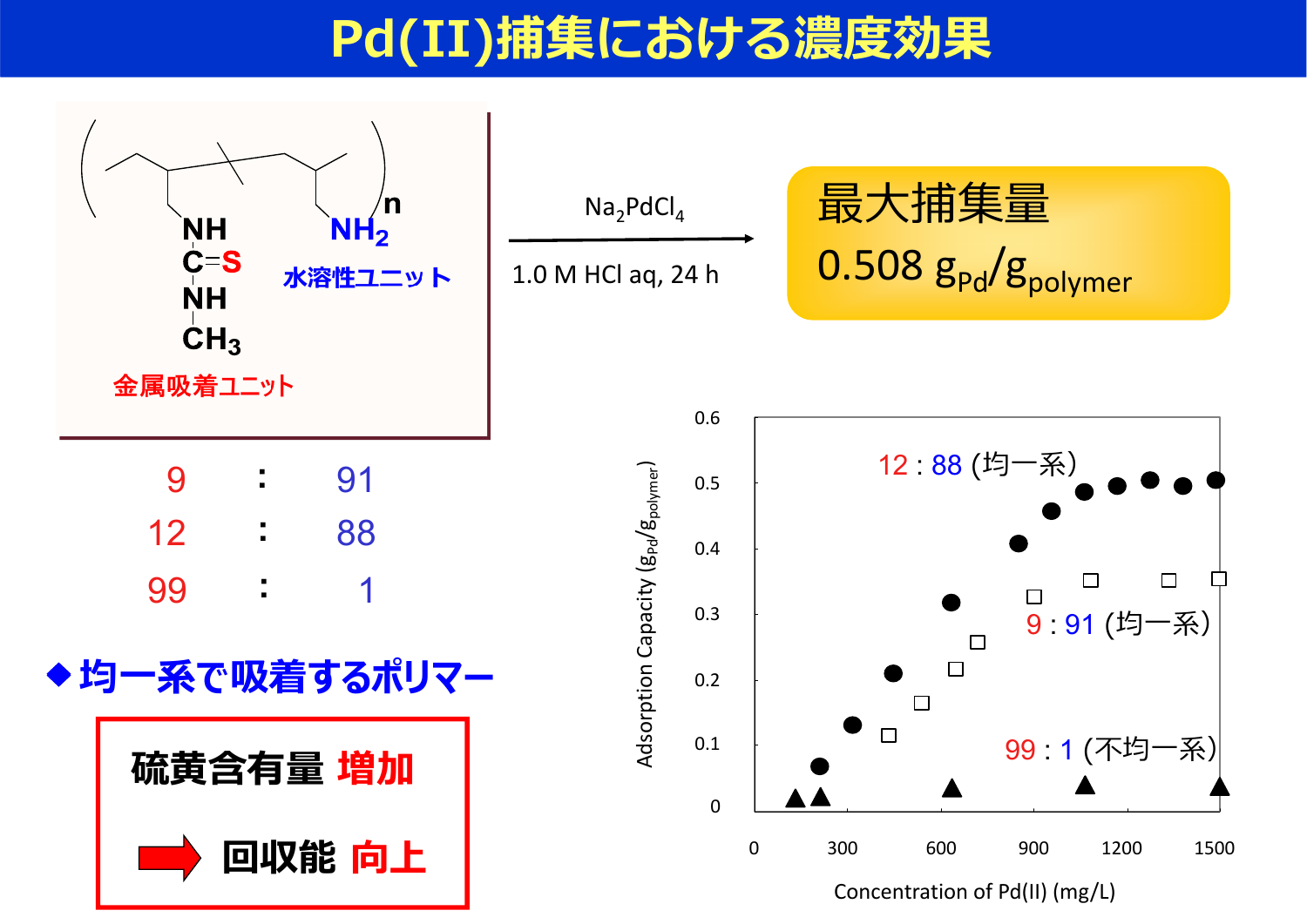#### **Pd(II)回収材料の最⼤捕集量**

| entry                   | adsorbent                                               | $Q_{\text{max}}[g_{\text{Pd}}/g_{\text{ads}}]$ |
|-------------------------|---------------------------------------------------------|------------------------------------------------|
| $\mathbf{1}$            | <b>TCA-melamine complex</b>                             | <b>1.248, Our Work</b>                         |
| $\overline{2}$          | 超分子(メラミンシアヌレート)                                         | 0.874, Our Work                                |
| $\overline{\mathbf{3}}$ | メラミンとシアヌル酸の集合体                                          | <b>0.595, Our Work</b>                         |
| 4                       | 金属配位水溶性ボリマー                                             | <b>0.508, Our Work</b>                         |
| 5                       | Chitosan (rubeanuc acid derivative)                     | 0.352                                          |
| 6                       | Poly(vinylbenzyl chloride-acrylonitryle-divinylbenzene) | 0.280                                          |
|                         | modified with tris(2-aminoethyl) amine                  |                                                |
| 7                       | Chitosan (thiourea derivative)                          | 0.278                                          |
| 8                       | Dimethylamine-modified waste paper                      | 0.224                                          |
| 9                       | Chitosan (glutaraldehyde cross-linked                   | 0.180                                          |
| 10                      | Glycine modified cross-linked chitosan resin            | 0.120                                          |
| 11                      | Lysin modified cross-linked chitosan resin              | 0.101                                          |

#### **⾦属脱着したポリマーは次の回収にリサイクル可能**

Nagai et al., *Chem. Commun.* **2013**, *49*, 6852. 永井大介, 井上健二, 川上智, 特願2010-109097/特開2011-235236.